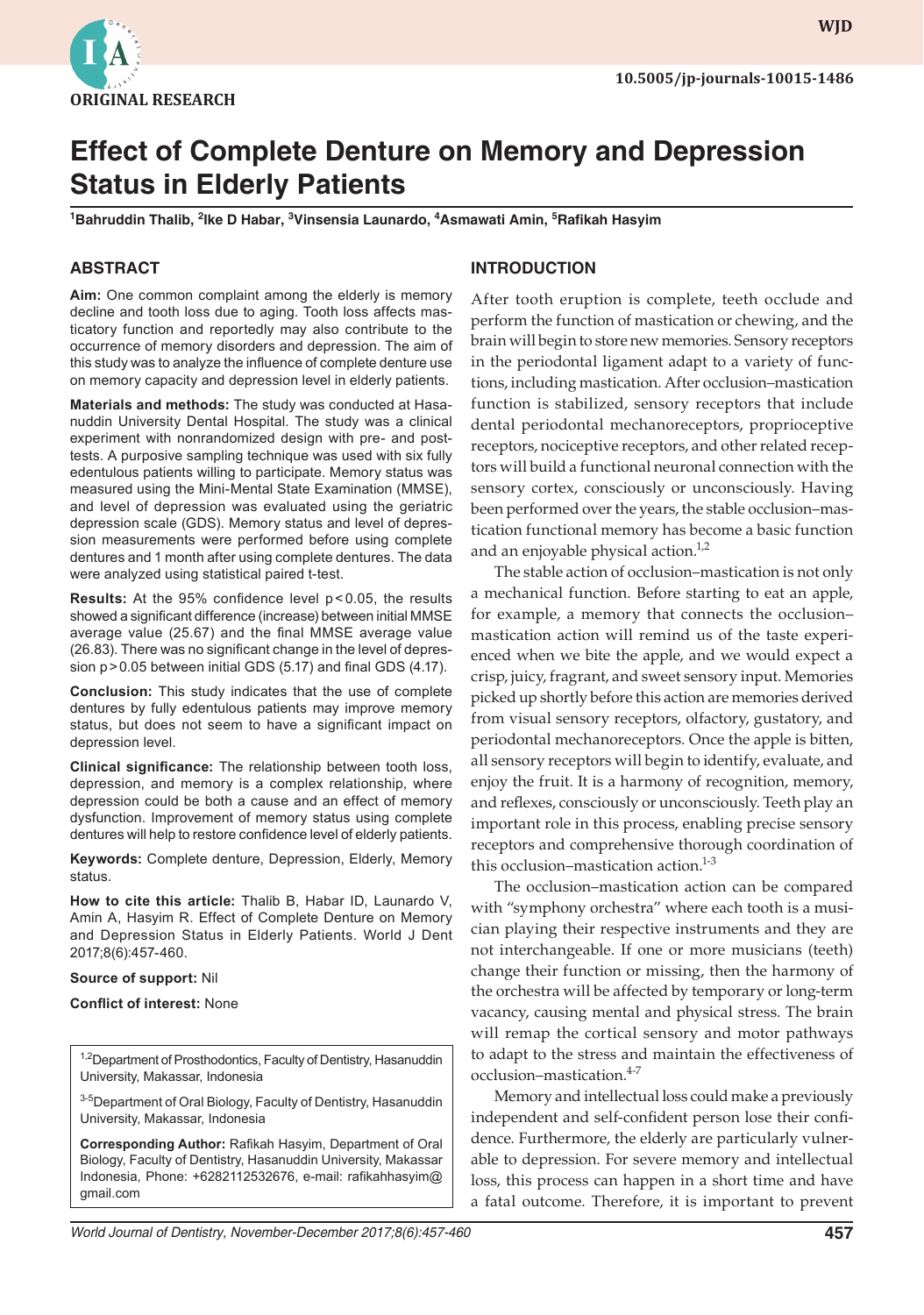*Bahruddin Thalib et al*

|         | Gender |  | Age     |                   |               | Edentulous | <b>MMSE</b> |      | GDS |      |
|---------|--------|--|---------|-------------------|---------------|------------|-------------|------|-----|------|
| Subject | M      |  | (vears) | Education         | Occupation    | (years)    | Pre         | Post | Pre | Post |
|         |        |  | 52      | Junior high       | Housewife     | 5          | 29          | 30   |     |      |
| 2       |        |  | 55      | Elementary school | Housewife     |            | 27          | 28   | 4   |      |
| 3       |        |  | 58      | Elementary school | Housewife     |            | 27          | 27   | 9   |      |
|         |        |  | 50      | Elementary school | Housewife     |            | 23          | 25   | 4   |      |
| 5       |        |  | 64      | Senior high       | Self-employed |            | 25          | 27   | 6   |      |
| 6       |        |  | 60      | Elementary school | Retired       |            | 23          | 24   |     |      |

**Table 1:** The MMSE and GDS scores before and after full denture treatment

deterioration of memory and intellect in the elderly as early as possible. $4,8$  As mastication is associated with memory, this study aimed to analyze the effect of complete denture use on the status of memory and depression in elderly patients, who had lost their natural teeth.

## **MATERIALS AND METHODS**

This study was a clinical and experimental study using pre- and post-test designs. A purposive sampling method was used. The sample population was obtained from the Department of Prosthodontics, Hasanuddin University Dental Hospital. The procedures were in accordance with the ethical standards of the responsible committee on human experimentation and approved by the Ethical Committee, Faculty of Medicine, Hasanuddin University. The sample population comprised patients who lost all their teeth for 3 months, aged 50 to 65 years, had not suffered from hypertension, diabetes mellitus, never suffered from stroke, whose alveolar ridges had not undergone large resorption, and they had not had a flat or flabby ridge. There were six patients willing to participate in this study, who signed the written informed consent form. Cognitive status was measured using MMSE with 24 to 30 for normal appraisal; 17 to 23 for probable cognitive impairment; $^8$  and 0 to 16 for definite cognitive impairment. Depression status was measured using the GDS with a value  $\geq$ 5 indicating depression.<sup>9</sup> Initial data (pretest) were collected from the entire sample for MMSE and GDS before complete denture rehabilitation treatment. The complete denture treatment was based on standard operating procedures applied in the Department of Prosthodontics, Hasanuddin University Dental Hospital. After the insertion of complete dentures, all samples were given instructions for use, maintenance, and control for 1 week after insertion of the full denture. The MMSE and GDS were remeasured (posttest) 4 weeks after denture insertion.

# **RESULTS**

There were five female and one male patients aged 52 to 64 years in the sample. The majority had had educational attainment level of primary school and worked as



**Graph 1:** Pre- and post-MMSE score

housewives (Table 1). Data were analyzed and processed using statistical program IBM Statistical Package for the Social Sciences version 22, and a paired t-test was applied.

# **Mini-Mental State Examination**

The results showed that the initial mean of MMSE score was 25.67 and the final mean of MMSE score was 26.83. Based on the result of paired t-test, this increase (0.953) in the value of MMSE score before and after using complete dentures was highly significant  $(p < 0.01)$ , as shown in Graph 1.

# **Geriatric Depression Scale**

The mean score of GDS baseline was 5.17, while the mean score of final GDS was 4.17. However, the results of the paired t-test gave a significant value of 0.18, thus showing no significant effect ( $p > 0.05$ ) at the 95% confidence level (Graph 2).

# **DISCUSSION**

Tooth loss is a problem that is commonly found in elderly people, who are generally associated with poor oral health. Based on the results of the Basic Medical Research in 2013, the proportion of people aged 65 years with normal dental function was only 41.2%, still below the World Health Organization target (75%). When teeth

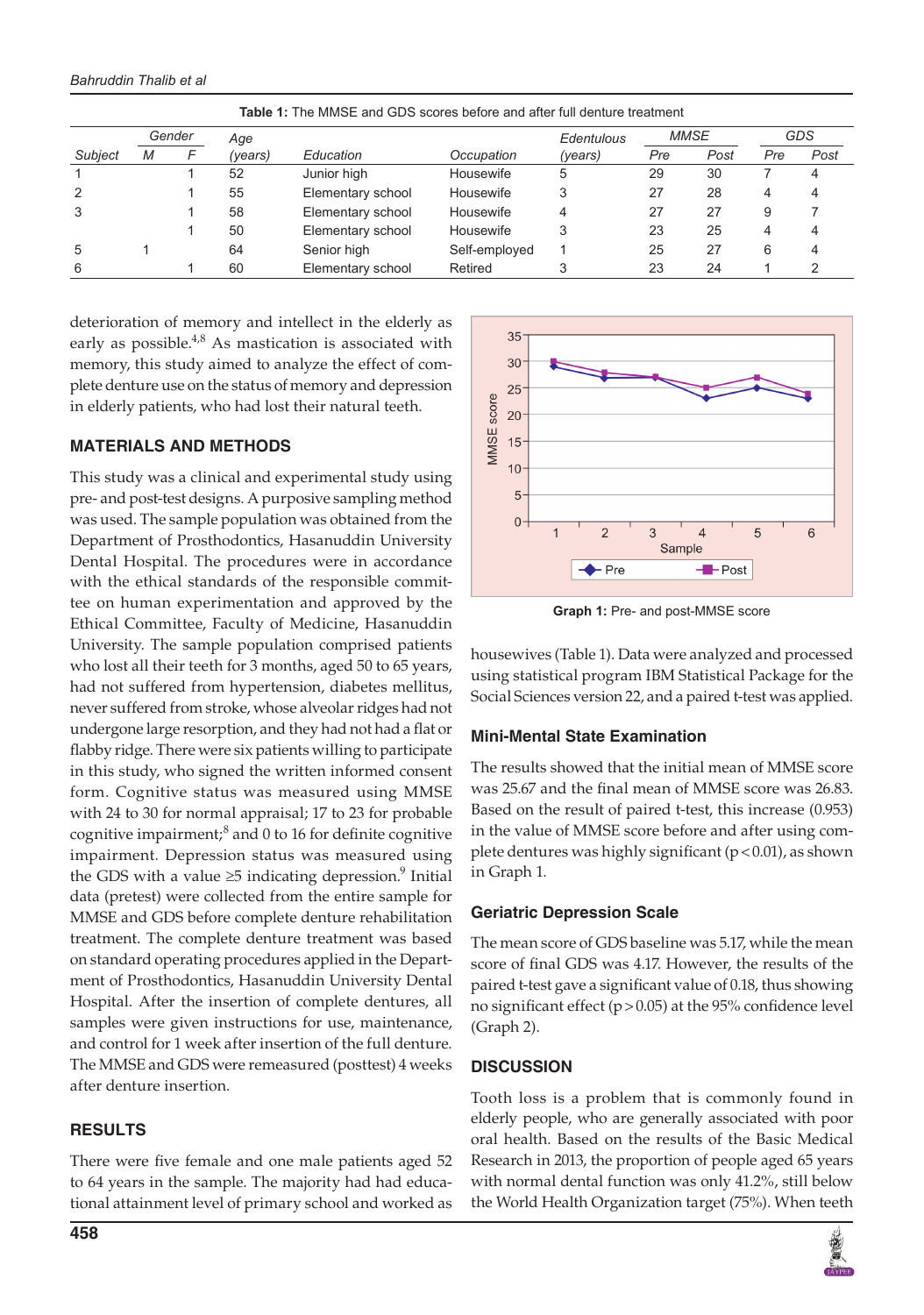

**Graph 2:** Pre- and post-GDS score

are missing, periodontal sensory and pulp receptors including mechanoreceptor, propioception receptors, nociceptive receptors, and other related receptors, and nerve endings are also missing.4 Mastication is a complex harmonization of conscious and unconscious interaction between memory, reflexes, and other functions as a nonstop transmission of neural. Teeth play an important role, where nerve endings and sensory receptors could be involved in a careful and thorough coordinated process in the occlusion–mastication action. If one or more teeth change its function or is missing, then the harmony will be affected, which causes temporary or long-term vacancy and lead to mental and physical stress. To adapt to the stress that occurs and maintain the effectiveness of occlusion–mastication toward the changes, the brain will perform a sensory cortical and motoric remapping.<sup>2</sup> Some studies using experimental animals treated with occlusion hypofunction showed memory loss and performing poorly on memory and learning tests, but the memory function will increase when the occlusion is restored.<sup>10-12</sup> This could explain that complete denture rehabilitation will increase occlusion–mastication capability, which will stimulate the activity in the cerebral cortex and prevent brain function degradation due to an increase of cerebral blood flow and activation of the cortex during jaw movement. Blood oxygen level was increased in the prefrontal cortex and hippocampus and it plays an important role in learning and memory.<sup>3,13</sup> Hippocampus is the main region of central nervous system that is influenced by masticatory hypofunction that have an effect on decreased density of pyramid neuron and dendritic spine.<sup>3</sup> Related to this study, some researchers also suggested that tooth loss can interfere with masticatory function, which will lead to cognitive impairment in the elderly.<sup>2,14-17</sup>

The GDS scores did not show a significant correlation between pre- and postocclusion–mastication rehabilitation. However, in some people, we found clinical value **WJD**

deterioration. This was most likely associated with Eastern social and cultural factors that are very conventional. The author found that even though it has been approached in a familiar and friendly way as well as through asking questions indirectly based on instructions, some patients were still hesitant and possibly not tell the entire truth of their feelings. Another thing to note as well is the education level of patients, who were only educated up to primary school. This can lower their subjective expectations in life, so the level of depression was not significant. This is in contrast to the results reported by Davis et al<sup>12</sup> that  $45\%$  of respondents reported of having a difficult time in dealing with their tooth loss. Okamoto et al $^{14}$  also reported a higher percentage of depression in samples with higher level of tooth loss. Davis et al<sup>12</sup> also reported that  $40\%$  of participants having difficulty in accepting the loss of their teeth felt less confident and limited their outdoor activities. The relationship between tooth loss, depression, and memory is a complex relationship, where depression could be both a cause and an effect of memory dysfunction.

#### **CONCLUSION**

There was a significant correlation between the increase of memory strength after using complete dentures in elderly patients. On the contrary, the effect of complete dentures toward depression level was not significant although there was some improvements in the clinical depression score. Further study is needed to determine the capability and efficiency of mastication when using complete dentures in particular muscle activity and the aging process.

#### **Clinical Significance**

The relationship between tooth loss, depression, and memory is a complex one where depression could be both a cause and an effect of memory dysfunction. Improvement of memory status using complete dentures will help to restore confidence level in the elderly patients.

#### **ACKNOWLEDGMENT**

The authors would like to thank the staff of Oral and Dental Hospital University of Hasanuddin for their help in this study.

#### **REFERENCES**

- 1. Byrne, JH. Learning and memory in neuroscience. Chapter 7. Houston (TX): The University of Texas; 1997. pp. 1-13.
- 2. Jou YT. Tooth loss and brain damage: multiple recurrent cortical remapping hypothesis. J Prosthodont Implantol 2012;1(1):6-11.
- 3. Teixeira FB, Fernandes LM, Noronha PA, dos Santos MA, Gomes-Leal W, Ferraz Maia CS, Lima RR. Masticatory deficiency as a risk factor for cognitive dysfunction. Int J Med Sci 2014 Jan;11(2):209-214.